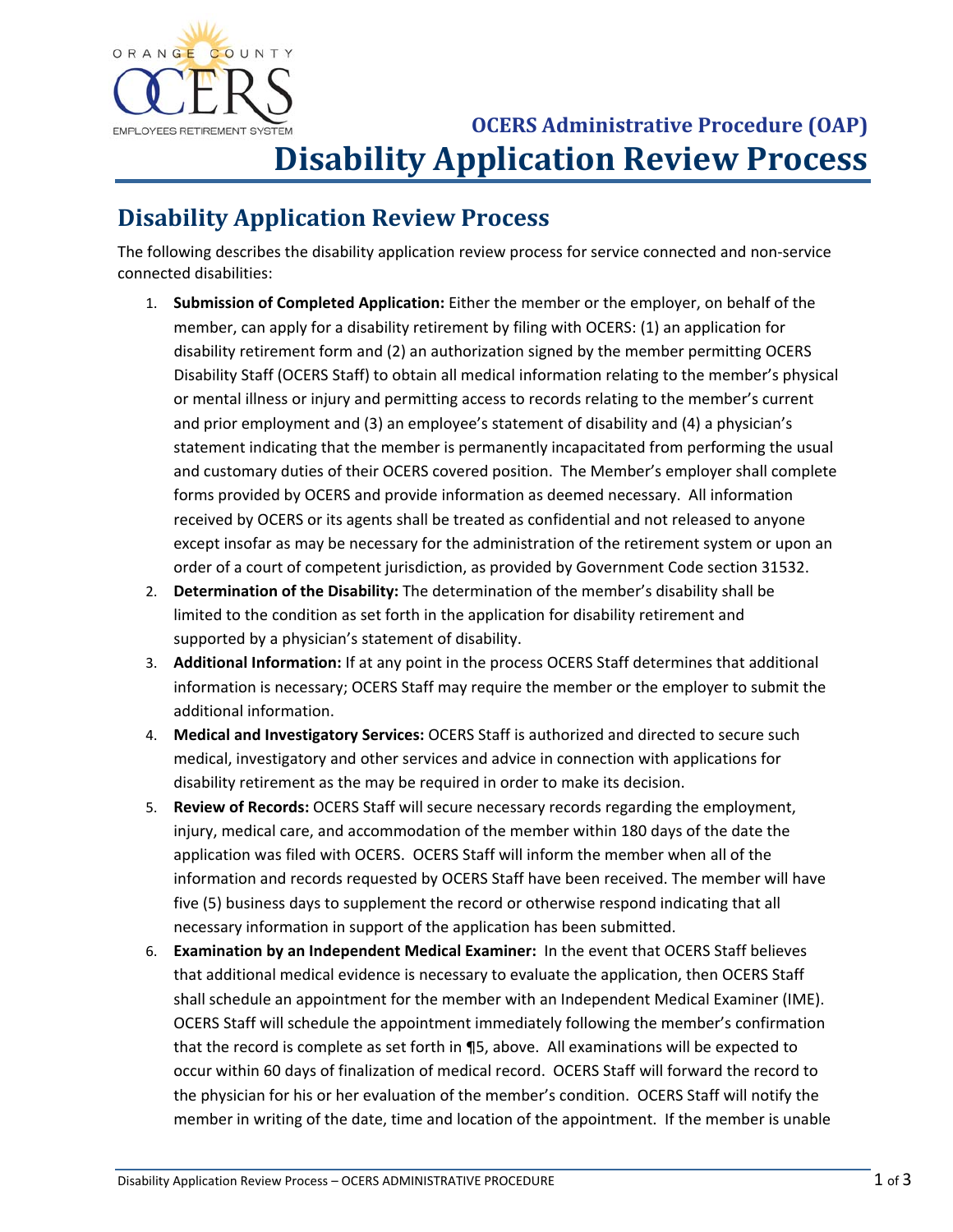

## **COLERS Administrative Procedure (OAP) Disability Application Review Process**

 to attend the appointment, the member shall notify OCERS immediately, who shall re‐schedule the appointment within 30 days of the original appointment, or at a mutually agreed upon future date not to exceed 90 days. As an alternative to an examination by an IME, OCERS Staff may refer the record to an IME for a records-only review. Alternatively, OCERS Staff may make a recommendation based on the medical evidence presented in the application.

- 7. **Receipt of Independent Medical Examiner opinion:** OCERS Staff will require the IME to submit his/her report within 45 days of the appointment (or within 45 days of the referral for a records‐only review). OCERS Staff will forward a copy of the report to the member and his/her attorney upon receipt, certain exceptions may apply to psychiatric claims.
- 8. **Supplemental Reports, Investigations, or Evaluations**: Within 60 days of receiving the IME report, the OCERS Disability Staff shall complete any or the completion of any additional investigations, evaluations of reasonable accommodations, or any supplemental reports of an IME.
- 9. **Submission of Application the Disability Committee:** OCERS Staff shall make a recommendation to the Disability Committee (the Committee) regarding the approval or denial of the application summarizing the application and information received from medical, employment and any other pertinent records. The recommendation shall be submitted to the Committee within 30 days of receipt of the IME report or the completion of any additional investigations, evaluations of reasonable accommodations, or any supplemental reports of an IME. OCERS Staff shall prepare a memorandum for the Committee.
- 10. **Denial of an Application for Failure to Cooperate:** OCERS Staff may recommend that an application for disability retirement be denied and considered null and void for one or more of the reasons set forth below, and the member does not correct that failure within 90 days:
	- a. Failure of the member to submit to a medical examination when directed by the OCERS Staff; or
	- b. Failure of the member to timely submit additional information as requested by OCERS Staff; or
	- c. Any failure to cooperate by the member or any other act or omission by the member or member's representative which prevents the Committee from hearing and making a recommendation to the Board of Retirement (the Board) on the application for disability retirement within one year of the filing of the application .
- 11. **Notification of Disability Committee Review:** OCERS Staff shall notify the member in writing when the matter will be submitted to the Committee for its consideration. The notice will include OCERS Staff's memorandum as well as the date and time that the matter will be placed on the Committee's agenda. The member, plan sponsor, and/or their attorneys may appear before the Committee, but the appearance is not mandatory. All matters heard by the Committee will be heard in closed session/closed hearing unless otherwise requested by the member. The Committee will recommend that the Board grant or deny the application